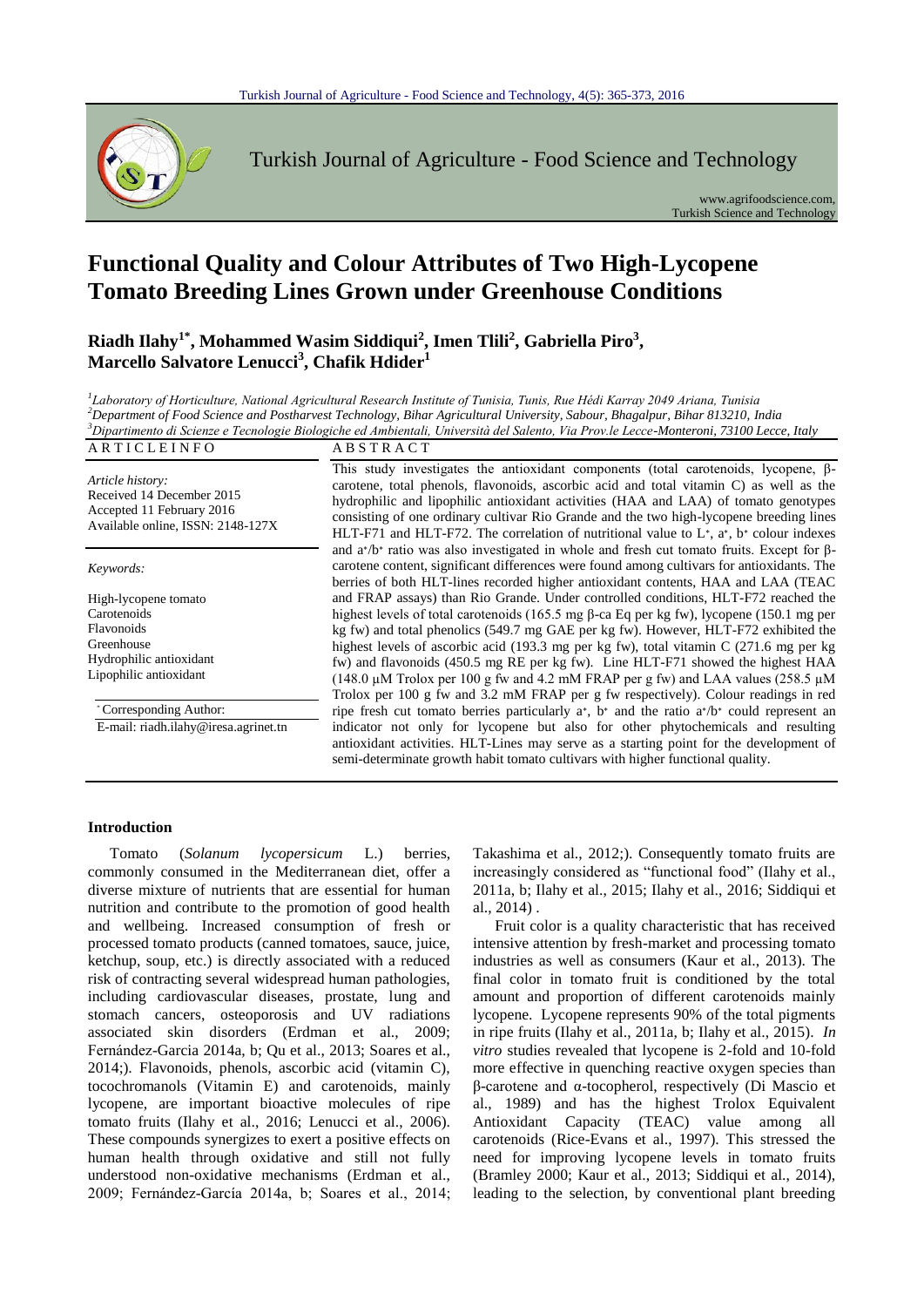programs, of a large number of new tomato lines with increased levels of lycopene (high-lycopene tomatoes) to satisfy the ever-growing demand of growers, processors and consumers for functional food (Ilahy et al., 2009; Ilahy et al., 2016).

Hydrophilic and lipophilic antioxidant content and antioxidant activity in tomatoes can be determined accurately by spectorphotometric or HPLC measurements of tissue extract (Ilahy et al., 2016; Lenucci et al., 2006) However, this procedure is time-consuming, destructive and use hazardous solvents. In addition, breeding for improved nutritional quality is dependent upon the availability of simple, non-destructive reproducible and accurate methodologies to quickly quantify/estimate not only hydrophilic and lipophilic antioxidant compounds but also their hydrophilic and lipophilic antioxidant activity in a large sample size.

The measurement of fruit colour attributes was used in the last decades to estimate lycopene content in tomato fruits (Arias et al., 2000; D'Souza et al., 1992; Ilahy et al., 2007; Kaur et al., 2013) regardless the other classes of phytochemicals present at high levels in tomato fruits as well as their resulting antioxidant activity. Besides their considerable level of lycopene high-lycopene tomato cultivars accumulate high levels of various valuable hydrophilic and lipophilic antioxidants such as, total phenolics, flavonoids and ascorbic acid (Hdider et al., 2013; Ilahy et al., 2011a, b, 2016; Lenucci et al., 2006;). Therefore, a rapid method that accurately estimates not only lycopene but also other classes of antioxidant in tomato berries is required. To our knowledge there are no reports about the colour attributes as well as their correlations to the phytochemical content in highlycopene tomato lines.

The functional quality of tomato is strongly influenced by environmental factors and genetics. It is widely recognized that the functional quality of greenhouse tomato fruit is lower with respect to those grown in open field (Toor and Savage 2005). The performance of highlycopene tomato varieties under greenhouse conditions is poorly studied. Previously, Andrews et al. (2004) conducted a study of the (*hp*) tomato under greenhouse conditions. However, the authors were more focused on the antioxidant defense enzymatic system in tomato exocarp rather than assessing the functional quality of tomato fruit. Although high-lycopene tomato breeding lines used in this study were determinate habit varieties it is important to assess the performance of newly developed high-lycopene tomato cultivars under changing global climactic patterns to ensure consistent functional quality.

Therefore, the aim of this work was to assess the phytochemical composition (total carotenoids, lycopene, phenols, flavonoids, AsA, total vitamin C), the antioxidant activity (both hydrophilic and lipophilic) measured using the TEAC and the FRAP assays in highlycopene tomato advanced breeding lines (HLT-F71 and HLT-F72) and the ordinary (Rio Grande) tomato cultivar grown simultaneously under greenhouse conditions and to examine their correlations to color attributes.

#### **Materials and methods**

### *Plant Culture*

The experiments were carried out in a greenhouse at the National Agricultural Research Institute of Tunisia in Northern Tunisia during the 2014-2015 growing season (September–March). Three tomato cultivars were used: two high-lycopene tomato advanced breeding lines with the assigned names 'HLT-F71' and 'HLT-F72' (F7 generation), selected by the National Agricultural Research Institute of Tunisia, and the open-pollinated cultivar Rio Grande (Petoseed, Saticoy, CA, USA) commonly grown in Tunisia. The high-lycopene tomato cultivars HLT-F71 and HLT-F72 have been developed through conventional plant-breeding techniques taking into account the careful selection of the high-lycopene trait (Ilahy et al., 2009; Ilahy et al., 2016). This important commercial trait is commonly due to the presence of light-responsive high-pigment (hp) mutations such as hp-1, hp-1<sup>w</sup>, hp-2, hp-2<sup>j</sup>, hp-2<sup>dg</sup>, and hp-3, which lead to an increase of carotenoid and flavonoid biosynthesis (Galpaz et al., 2008; Wann 1997;). Sowing was carried out on 3 September 2014 in plug-seedling trays. One month-old tomato seedlings were transplanted in a greenhouse with a spacing of approximately 0.4 m within the row and 1.5 m between rows, matching a density of about 16,667 plants per ha and grown to maturity. The experimental design was a randomised complete block with three blocks (replicates). Irrigation was applied using a drip method with 4 L  $h^{-1}$  drippers placed at 0.4 m intervals along the irrigation line. Standard agronomical techniques were used for drip irrigation, plant nutrition and pathogen prevention as described by Ilahy et al. (2011a).

### *Fruit Sampling*

Tomato fruits were hand harvested randomly from the rows and from the middle of the plant of each block at the red-ripe stage and delivered quickly to the laboratory. Fully ripe healthy tomato berries, homogeneous for intense red-colour and size and blemish free were visually selected (at least 2 kg for each cultivar and for each block). Tomato fruits were cut into small pieces and homogenized in a mixer (Waring Laboratory & Science, Torrington, CT, US). The obtained juice was frozen at - 20°C and used to determine total carotenoids, lycopene, total phenols, total flavonoids, AsA, total vitammin C contents as well as the HAA and LAA within less than one week, in order to minimize the depletion of nutrients that inevitably occurs even during frozen homogenate storage (Philips et al., 2010).

#### *Analytical Procedures*

*Carpometric characteristics:* Soluble solid content of the tested cultivars was expressed by the Brix of fresh juice. The measurement was taken by placing a drop of filtered juice on the prism of a digital refractometer with automatic temperature compensation (Atago PR-100 NSG Precision Cells, Inc, Framing dale, NY). Titrable acidity was estimated after titration at a pH of 8.1 with a sodium hydroxide solution (0.1 M) and results were expressed as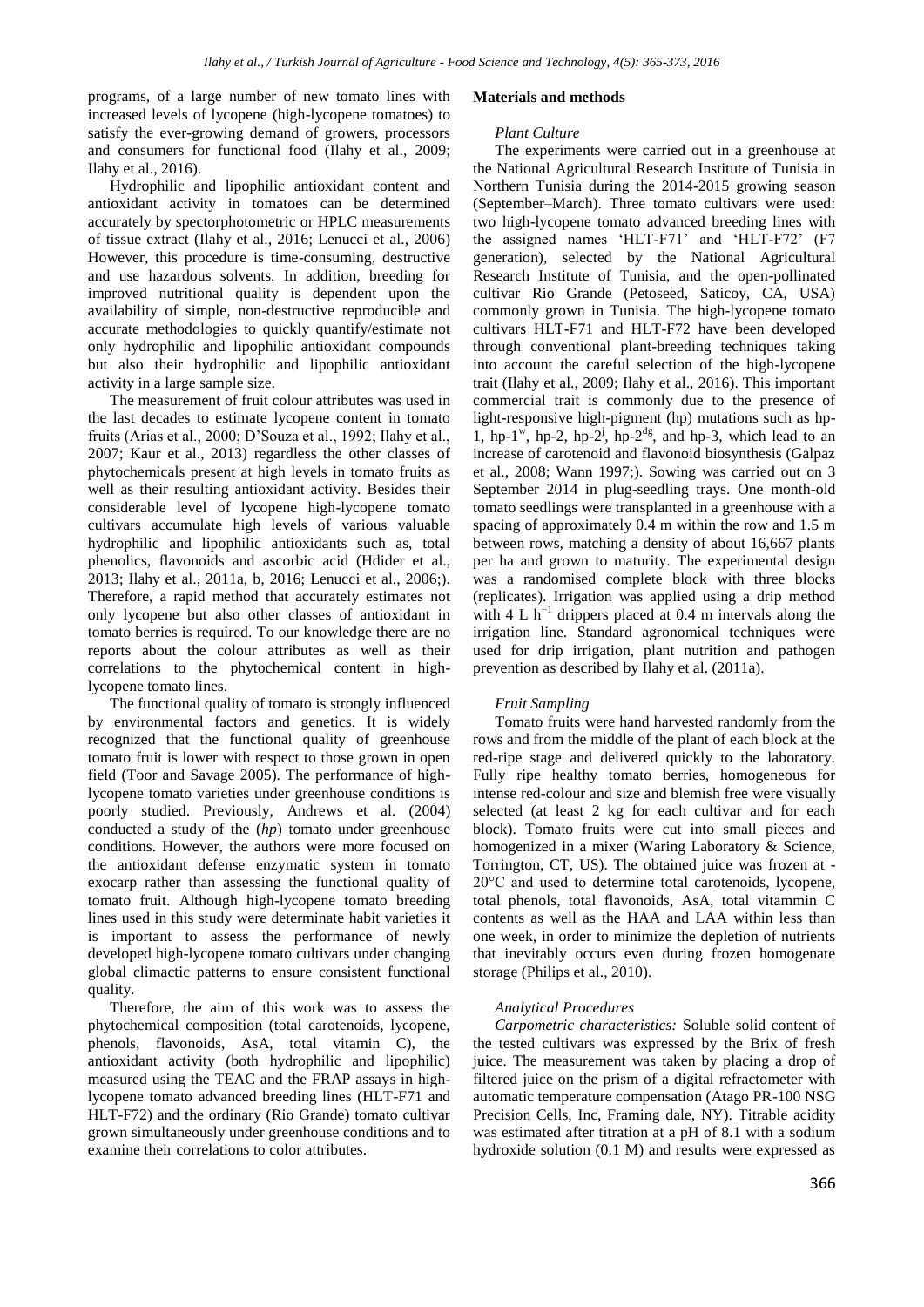percentage of citric acid. The CIELAB L<sup>\*</sup> (lightness), a<sup>\*</sup> (redness) and b<sup>∗</sup> (yellowness) readings were measured on the whole (skin) and fresh cut (pulp) tomato fruit using a Minolta Chroma meter (CR-400, Minolta corp.) from which, the ratio  $a^*/b^*$  was calculated.

*Determination of total carotenoids, lycopene and βcarotene content:* Total carotenoids and lycopene extraction and determination were conducted as described by (Lee 2001) and Fish et al. (2002), respectively. The method uses a mixture of hexane/ethanol/ acetone (2/1/1 by vol.) containing 0.05% butylated hydroxytoluene (BHT). During the extraction process, some precautions were taken, like working in a reduced luminosity room and wrapping glass materials in aluminium foil to avoid lycopene loss by photooxidation. For total carotenoid and lycopene quantification, the absorbance of the hexane extract was read at 450 and 503 nm respectively using a Cecil Instruments Ltd., Cambridge, UK. Total carotenoids were expressed as mg β-carotene equivalents/kg of fw (mg b-CaE/kg fw). Lycopene molar extinction  $e = 17.2$ <sup>\*</sup>  $10^4$  M<sup>-1</sup> cm<sup>-1</sup> in n-hexane was used for lycopene content determination. β-carotene content was determined according to Nagata and Yamashita (1992) Lycopene and β-carotene contents were expressed as mg/kg fw.

*Determination of total phenolics content:* Total phenols were extracted as described by Martínez-Valverde et al. (2002) on triplicate independent aliquots (0.3 g) of each fraction. Briefly, 5 mL of 80% aqueous methanol and 50 µL of 37% HCl were added to each sample. The extraction was performed at 4°C, for 2 h, under constant shaking (300 rpm). Samples were centrifuged at 10000 g for 15 min. The total phenols assay was performed by using the Folin-Ciocalteu reagent as described by Spanos and Wrolstad (1990) on triplicate 50 µL aliquots of the supernatant. The absorbance was read at 750 nm using a Cecil BioQuest CE 2501 spectrophotometer (Cecil Instruments Ltd., Cambridge, UK). The linear reading of the standard curve was from 0 to 300 µg gallic acid equivalent/mL. Results were expressed in mg of gallic acid equivalent (GAE)/kg fwSince sugars may interfere with the total phenolic content in sample containing high sugar levels, total phenolic contents were corrected for sugar interference, according to Asami et al., (2003) using the same methodology for total phenolics quantification.

*Determination of total flavonoid content:* The total flavonoid content was determined as described by Zhishen et al. (1999) on triplicate independent aliquots (0.3 g) of each fraction. The resulting methanolic extract (50 µL aliquots) was used for determination of total flavonoids. Samples were diluted with distilled water to a final volume of 0.5 mL, and 30  $\mu$ L of 5% NaNO<sub>2</sub> was added. After 5 min, 60  $\mu$ L of 10% AlCl<sub>3</sub> was added and finally 200 µL of 1 M NaOH was added after 6 min. The absorbance was read at 510 nm in a Cecil BioQuest CE 2501 spectrophotometer (Cecil Instruments Ltd., Cambridge, UK). The linear reading of the standard curve was from 0 to 250 µg rutin/mL and total flavonoid content was expressed as mg of rutin equivalent (RE)/kg fw.

*Determination of ascorbic acid and dehydroascorbic acid content:* Ascorbic acid (AsA) and dehydroascorbic acid (DHA) contents were determined as reported by Kampfenkel et al. (1995) on triplicate samples of the homogenate juice (0.1 g). AsA and DHA were extracted by using 6% metaphosphoric acid and detected at 525 nm in Cecil BioQuest CE 2501 spectrophotometer (Cecil Instruments Ltd., Cambridge, UK). The linear reading of the standard curve was from 0 to 700 mmol AsA. The assay used for the determination of AsA and DHA is based on the reduction of  $\text{Fe}^{3+}$  to  $\text{Fe}^{2+}$  by AsA and spectrophotometric detection of  $Fe<sup>2+</sup>$  complexed with 2,20-dipyridyl. DHA is reduced to AsA by preincubation of the sample with dithiothreitol (DTT). Subsequently the excess DTT is removed with N-ethylmaleimide (NEM) and total AsA is determined by the 2, 20-dipyridyl method. The concentration of DHA is then calculated from the difference of total AsA and AsA (without pretreatment with DTT). Vitamin C content is the sum of both  $(AsA + DHA)$  contents.

*Antioxidant activity:* We used different solvents for the preparation of the hydrophilic and lipophilic fractions, in the TEAC (methanol and acetone) and FRAP (methanol and hexane) determinations according to Benzie and Strain (1996) for FRAP assay and Miller and Rice-Evans (1997) for the TEAC assay. The used solvents are the most used ones for the extraction of hydrophilic and lipophilic antioxidants in the FRAP and TEAC assays according to the literature. The advantages of the ABTS and FRAP assays are that both techniques require simple equipment and a spectrophotometer. Besides, extracts reacts rapidly with ABTS (2 h) or ferric ions (30 min) compared for example to other assay like DPPH (24 h) (Thaipong et al., 2006).

*Trolox equivalent antioxidant capacity (TEAC) assay:*  The measurement of the hydrophilic and lipophilic antioxidant actvity (HAA and LAA, respectively) was performed using the TEAC assay. The antioxidant activity was measured using the ABTS decoloration method (Pellegrini et al., 2007). The TEAC assay is standardly used for antioxidant activity assessement of fruit and vegetables, its numerous advantages consist in reproducibility, simplicity, and a good estimate of the antioxidant activity of pure compounds and complex matrices (Thaipong et al., 2006; Pellegrini et al., 2007). Hydrophilic and lipophilic antioxidants were extracted from 0.3 g of each fruit fraction (three independent replicates) with 50% methanol or 50% acetone, respectively, at 4°C under constant shaking (300 rpm) for 12 h. Samples were centrifuged at 10000 g for 7 min. Supernatants were recovered and used for antioxidant activity measurements. The antioxidant activities were measured at 734 nm in a Cecil BioQuest CE 2501 spectrophotometer (Cecil Instruments Ltd., Cambridge, UK). Two different calibration curves were constructed using freshly prepared trolox solutions for HAA and LAA determinations. The linear reading of the standard curves was from 0 to 16 µM Trolox for both HAA and LAA. Values were expressed as μM of Trolox/100 g of fw.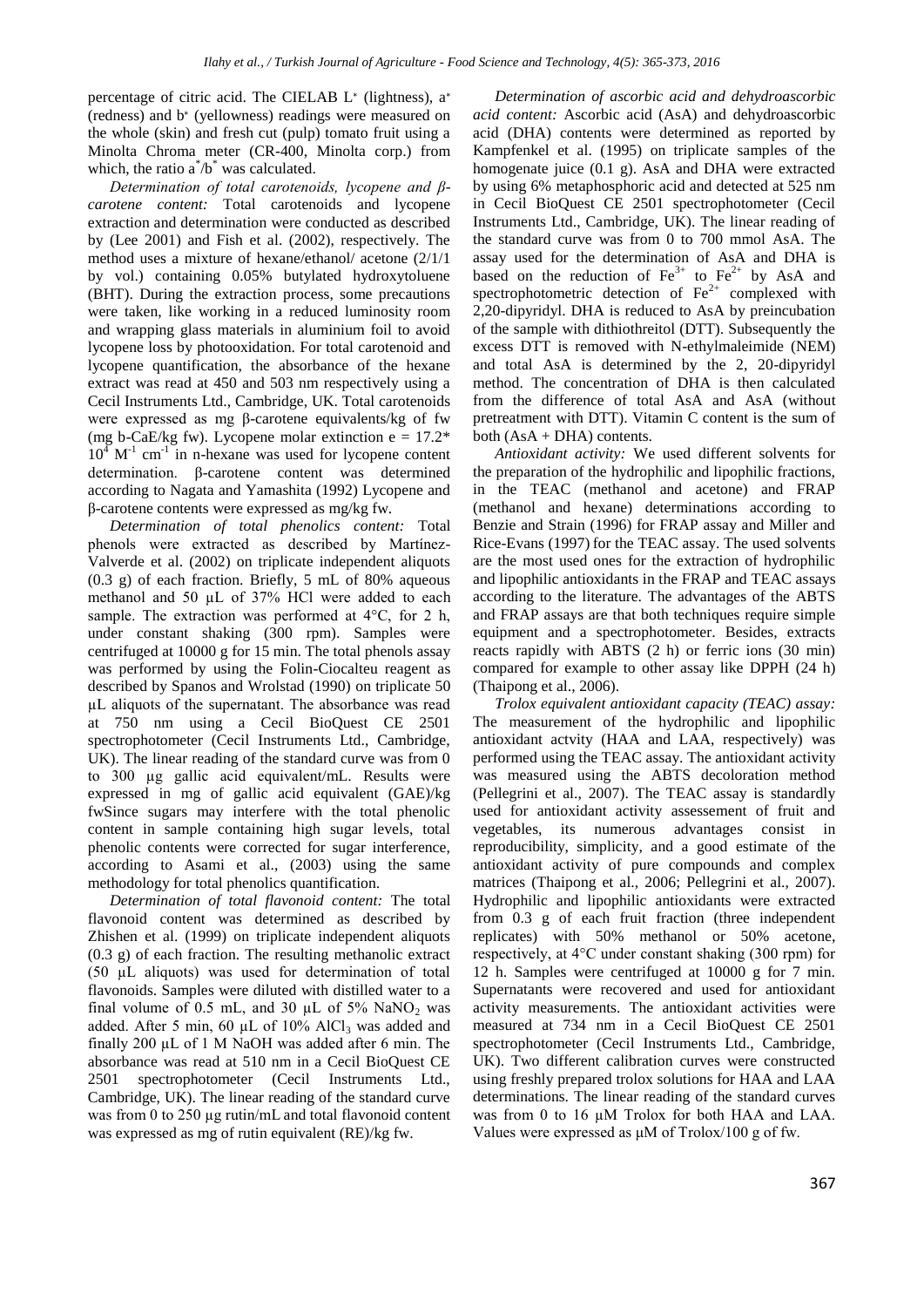*Ferric reducing antioxidant power (FRAP) assay:*  Hydrophilic and lipophilic antioxidants were extracted from 0.3 g of homogenate (three replicates) with absolute methanol or hexane at 4°C under constant shaking (300 rpm) overnight. Samples were centrifuged at 10,000 g. The supernatants were used for antioxidant activity measurement. Antioxidant activity was measured in both hydrophilic and lipophilic fractions using the FRAP assay method (Benzie and Strain 1996). 50 mL of hydrophilic or lipophilic tomato extract was added to 1.5 mL of FRAP reagent [1 mM 2,4,6-tripiridyl-2-triazine (TPTZ) and 20 mM ferric chloride in 0.25 M sodium acetate buffer, pH 3.6] and mixed thoroughly. After 4 min at  $4 \, 8^{\circ}\text{C}$ , absorbance at 593 nm was read against a blank of water. A calibration curve was prepared using freshly prepared ammonium ferrous sulfate. The linear reading of the standard curve was from 0 to 1200 mM FRAP. Values were obtained from three replicates as mM FRAP/g of tomato fw (mM FRAP/g fw).

### *Statistical Analysis*

The variations in the nutritional properties of the redripe berries of the ordinary Rio Grande tomato cultivar and the two high-lycopene tomato advanced breeding lines (HLT-F71 and HLT-F72) were assessed by analysis of variance (ANOVA). When a significant difference was detected, means were compared using the least significant difference (LSD) test (P<0.05). All statistical comparisons were performed using SAS Version 6.1 software (SAS Institute, Cary, NC, USA). Correlations were performed using Pearson's correlation coefficient (r  $\pm$  SE).

## **Results and discussion**

#### *Carpometric Characteristics*

Colour is one of the most important quality attribute of fruits and vegetables. It is the primary factor that consumer evaluate before any fresh produce purchase (Brandt et al., 2006; Fernàndez-Ruiz et al., 2010). When external colour readings were considered (Table 1), no significant differences (P>0.05) were found in L<sup>∗</sup> (lightness), a<sup>∗</sup> (redness), b<sup>∗</sup> (yellowness) and the ratio a ∗ /b<sup>∗</sup> determined in tomato berries. This was expected, since based on the external appearance, the separation between high-lycopene and ordinary tomato berries is rather difficult. However, this operation was easier using fresh-cut tomato berries where their pulp had intense red colour compared to light red colour in Rio Grande. In this context, the colour indexes a<sup>∗</sup> , b<sup>∗</sup> and the ratio a ∗ /b<sup>∗</sup> varied significantly in fresh-cut tomato berries (P<0.05). The redness a\* increased in fresh cut HLT-F71 berries with respect to external redness values and ranged from 20.52 in Rio Grande to 32.35 in HLT-F71. The yellowness *b* ∗ values decreased in all the cultivars compared to whole tomato berries and ranged from 23.59 in Rio Grande to 28.34 in HLT-F71. This is expected since tomato skin is yellow whereas tomato pulp is red. Regarding the ratio a ∗ /b<sup>∗</sup> high-lycopene tomato berries had the highest values (1.14 and 1.18 for HLT-F71 and HLT-F72 respectively)

compared to 0.86 for Rio Grande which confirms that high-lycopene tomato had higher lycopene content with respect to the traditional cv Rio Grande. All the obtained  $L^*$ ,  $\hat{a}^*$ ,  $\hat{b}^*$  and  $\hat{a}^*$ / $\hat{b}^*$  values are in accordance with those reported for tomato fruit grown under different geographical areas (Arias et al., 2000; Chandra et al., 2012; D'Souza et al., 1992; Ilahy et al., 2007).

The average fruit weight, soluble solids and titratable acidity varied significantly between the studied tomato cultivars (P<0.05). Average fruit weight ranged from 91.7 g in HLT-F71 to 104.3 g in HLT-F72. Soluble solids ranged from 5.8 °Brix in Rio Grande to 6.7 Brix in HLT-F71. Soluble solids and average fruit weight were similar to previous study on field grown high-lycopene tomato (Ilahy et al., 2011a).

#### *Carotenoid Content*

The amounts of total carotenoids, lycopene, βcarotene, total phenolics, flavonoids, ascorbic acid and total vitamin C in ordinary and high-lycopene tomato cultivars are reported in Table 2. Except for β-carotene, total carotenoids and lycopene contents were significantly different among the studied tomato cultivars (P<0.05). Total carotenoids ranged from 85.7 mg β-ca E/kg fw in cv Rio Grande to 165.5 mg β-ca E/kg fw in HLT-F71, whereas lycopene ranged from 74.8 mg/kg fw in Rio Grande to 150.0 mg/kg fw in HLT-F71.

Although lycopene represents the most abundant carotenoids in red-ripe tomatoes, approximately from 80 to 90% of the total carotenoids (Ilahy et al., 2011a, b) we have also determined the β-carotene content. β-carotene, an important carotenoid with provitamin A activity, represents 5-7% of the total carotenoid in tomato fruit (Ilahy et al., 2011b). In this study, β-carotene content ranged from 3.3 mg/kg fw in HLT-F72 to 8.7 mg/kg fw in HLT-F71. Therefore, HLT-F71 tomato berries showed the highest total carotenoids, lycopene and β-carotene contents when compared to cv Rio Grande. HLT-F71 had 93% and 100% higher total carotenoids and lycopene content respectively with respect to Rio Grande. The obtained values are in the range reported recently by Ilahy et al., (2011a, b, 2016,) Lenucci et al., (2006) ranging from 199 to 278 mg β-ca E/kg fw for total carotenoids, from 28 to 893 mg/kg fw for lycopene and from 5 to 20 mg/kg fw for β-carotene measured in different tomato cultivars grown under open field conditions.

Interestingly, the obtained lycopene values are higher compared to those generally recorded for greenhouse grown tomato cultivars ranging from 6.2 to 62.7 mg/kg fw (Chandra et al., 2012; Vínha et al., 2014) and higher also than open field grown traditional tomato cultivars from various geographical area ranging from 96.6 to 105.0 mg/kg fw (Hdider et al., 2013; Ilahy et al., 2011a, b; Ilahy et al., 2016).

Tomato hp mutations are best known to raise not only lycopene levels in red-ripe tomato berries (Ilahy et al., 2016; Levin et al., 2006; Mochizuki and Kamimura 1984; Wann 1997) but also the content of β-carotene and other plastid-accumulating metabolites (Ilahy et al., 2011b; Lenucci et al., 2006). Therefore, the development of high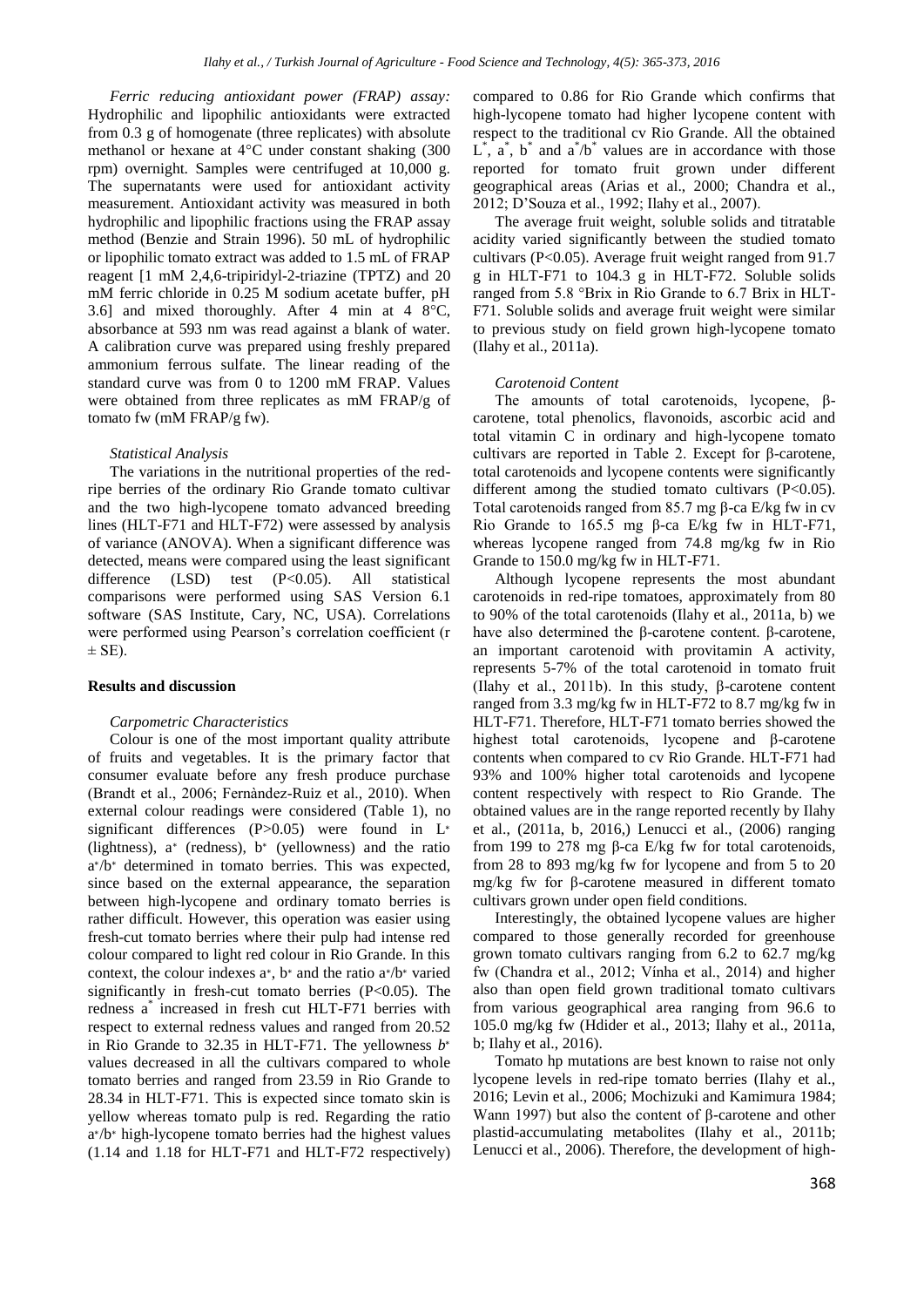lycopene tomato cultivars suitable for greenhouse condition will contribute to compensate for the low functional quality generally reported in greenhouse grown tomato cultivars and to improve the consumer intake. The massive accumulation of these valuable compounds can be ascribed to a complex combination of factors comprising a superior biosynthetic and accumulation/sequestration potential of the metabolites in these cultivars than in the traditional cultivars (Lenucci et al., 2012).

## *Total Phenolics and Total Flavonoid Content*

Significant differences (P*<*0.05) were found among cultivars in total phenolics and flavonoids. Total phenolics values ranged from 407.0 mg GAE/kg fw in Rio Grande to 549.7 mg GAE/kg fw in HLT-F71. Flavonoids content ranged from 243.0 mg RE/kg fw in Rio Grande to 450.7 mg RE/kg fw in HLT-F72. HLT-F72 showed therefore the highest and the lowest flavonoid and total phenolic content respectively. HLT-F71 and HLT-F72 had 30% and 85% higher total phenolics and flavonoid content respectively compared to Rio Grande.

Although, grown under greenhouse conditions, the obtained total phenolics values were in accordance with those of , Hdider et al., (2013), Ilahy et al., ( 2011a, b)and and Ilahy et al., (2016) ranging from 105 to 877 mg GAE/kg fw in different high-lycopene tomato cultivars depending on the ripening stage, from 105.8 to 394.5 mg GAE/kg fw at the red-ripe stage depending on the cultivar and from 216.1 to 641.8 mg GAE/kg fw depending on the fraction. Higher values ranging from 1200 to 1330 mg GAE/kg fw were reported by Lenucci et al. (2006) for red-ripe berries of high-pigment tomato cultivars grown in Southern Italy. Nevertheless, lower values were generally reported for greenhouse grown tomato ranging from 87 to 177 mg GAE/kg fw in the pulp of different tomato cultivars from different geographical areas (Chandra and Ramalingam 2011; Chandra et al. 2012; Toor and Savage 2005).

Recently Hdider et al. (2013) and Ilahy et al. (2016, 2011a, b) reported flavonoid content values ranging from 105.6 to 590.6 mg GAE/kg fw in different high-lycopene tomato cultivars depending on the ripening stage, from 105.6 to 394.5 mg GAE/kg fw at the red-ripe stage depending on the cultivar and from 222 to 783 mg RE/kg fw depending on the fraction.

The flavonoid values obtained are much higher when compared to those of the ordinary tomato cultivars Rio Grande and Donald grown under different growing conditions ranging from 120.2 to 133.0 mg RE/kg fw.

The high total phenolics and flavonoid content can be ascribed to the high-lycopene trait. In fact, it has been reported that in red-ripe tomato fruits, naturally carrying mutations that increase carotenoid content, such as high pigment (hp-1, hp-1<sup>w</sup>, hp-2, hp-2<sup>j</sup>, hp-2<sup>dg</sup>) mutations, were also characterized by a dramatic increase in plastid biogenesis and in the production of other compounds such as flavonoids and vitamin C (Bino et al., 2005; Mochizuki and Kamimura 1984; Mustilli et al., 1999).

#### *Vitamin C Content*

Ascorbic acid and total vitamin C contents were significantly different among the studied tomato cultivars (P<0.05). Ascorbic acid content ranged from 91 mg/kg fw in Rio Grande to 193.3 mg/kg fw in HLT-F72. HLT-F72 showed the highest AsA and total vitamin C content. AsA contributed from 41% to 74% of the total vitamin C content. Total vitamin C content ranged from 221.8 mg/kg fw in Rio Grande to 271.6 mg/kg fw in HLT-F72. HLT-F71 had statistically similar total vitamin C to Rio Grande. Compared to Rio Grande, HLT-F72 showed 22% higher total vitamin C content. Similar increase in vitamin C contents was reported for the photomorphogenic tomato mutants (hp-1 and hp-2) by Mochizuki and Kamimura (1984) and Mustilli et al. (1999). Although grown under greenhouse conditions, the amounts of total vitamin C in high-lycopene tomato berries were similar to previous studies on field-grown hp tomato ranging from 125 to 333 mg/kg fw (Lenucci et al., 2006; Ilahy et al., 2011b). While field-grown tomato have higher AsA levels (up to 258 mg/kg fw) compared to those produced under shade (155 mg/kg fw) we suggest that the development of highlycopene tomato cultivars for greenhouse could highly improve the vitamin C content and its intake.

| Tuble I filem value of empolitente enumerationes of the studied toffinite emit and |                        |                            |                           |  |  |  |  |  |
|------------------------------------------------------------------------------------|------------------------|----------------------------|---------------------------|--|--|--|--|--|
| <b>Attributes</b>                                                                  | HLT-F71                | HLT-F72                    | Rio Grande                |  |  |  |  |  |
| $J_{\text{whole}}$                                                                 | $41.3 \pm 0.7^{\rm a}$ | $41.2 \pm 0.8^{\text{a}}$  | $39.6 \pm 0.3^{\text{a}}$ |  |  |  |  |  |
| $(a)_{\text{whole}}$                                                               | $27.8 \pm 0.9^{\rm a}$ | $26.1 \pm 1.1^a$           | $26.4 \pm 0.4^{\circ}$    |  |  |  |  |  |
| $(b)$ <sub>whole</sub>                                                             | $29.2 \pm 1.5^{\circ}$ | $27.2 \pm 0.3^{ab}$        | $24.4 \pm 1.1^b$          |  |  |  |  |  |
| $(a^*/b^*)$ <sub>whole</sub>                                                       | $1.0 \pm 0.2^{\rm a}$  | $0.9 \pm 0.03^{\text{a}}$  | $1.1 \pm 0.02^{\rm a}$    |  |  |  |  |  |
| $(L^{\dagger})_{\text{fresh cut}}$                                                 | $45.0 \pm 1.9^{\circ}$ | $36.1 \pm 1.9^b$           | $42.9 \pm 1.4^{ab}$       |  |  |  |  |  |
| $(a^{\dagger})_{\text{fresh cut}}$                                                 | $32.3 \pm 0.4^{\circ}$ | $26.0 \pm 0.5^{\rm b}$     | $20.5 \pm 0.2^{\circ}$    |  |  |  |  |  |
| $(b^{\dagger})_{\text{fresh cut}}$                                                 | $28.3 \pm 1.0^a$       | $21.9 \pm 0.3^b$           | $23.6 \pm 0.5^{\rm b}$    |  |  |  |  |  |
| $(a^*/b^*)_{\text{fresh cut}}$                                                     | $1.1 \pm 0.02^{\rm a}$ | $1.2 \pm 0.05^{\text{a}}$  | $0.9 \pm 0.01^b$          |  |  |  |  |  |
| Weight $(g)$                                                                       | $91.7 \pm 0.3^b$       | $104.3 \pm 2.8^{\text{a}}$ | $96.7 \pm 3.5^{\rm b}$    |  |  |  |  |  |
| Soluble solids (Brix)                                                              | $6.7 \pm 0.02^{\rm a}$ | $6.6 \pm 0.02^{\rm a}$     | $5.8 \pm 0.1^{\rm b}$     |  |  |  |  |  |
| Titratable acidity (% citric acid)                                                 | $0.4 \pm 0.3^{\rm a}$  | $0.40 \pm 0.02^{\text{a}}$ | $0.4 \pm 0.03^{\rm a}$    |  |  |  |  |  |

Table 1 Mean value of carpometric characteristics of the studied tomato cultivars

 $L^*$  is the approximate measure of lightness, a<sup>\*</sup> takes positive values for reddish colors and negative values for greenish ones, b<sup>\*</sup> is positive for yellowish color and negative for the bluish. Values represent the mean of three replicates± standard deviation. Mean followed by the same superscripts are not significantly different (P<0.05).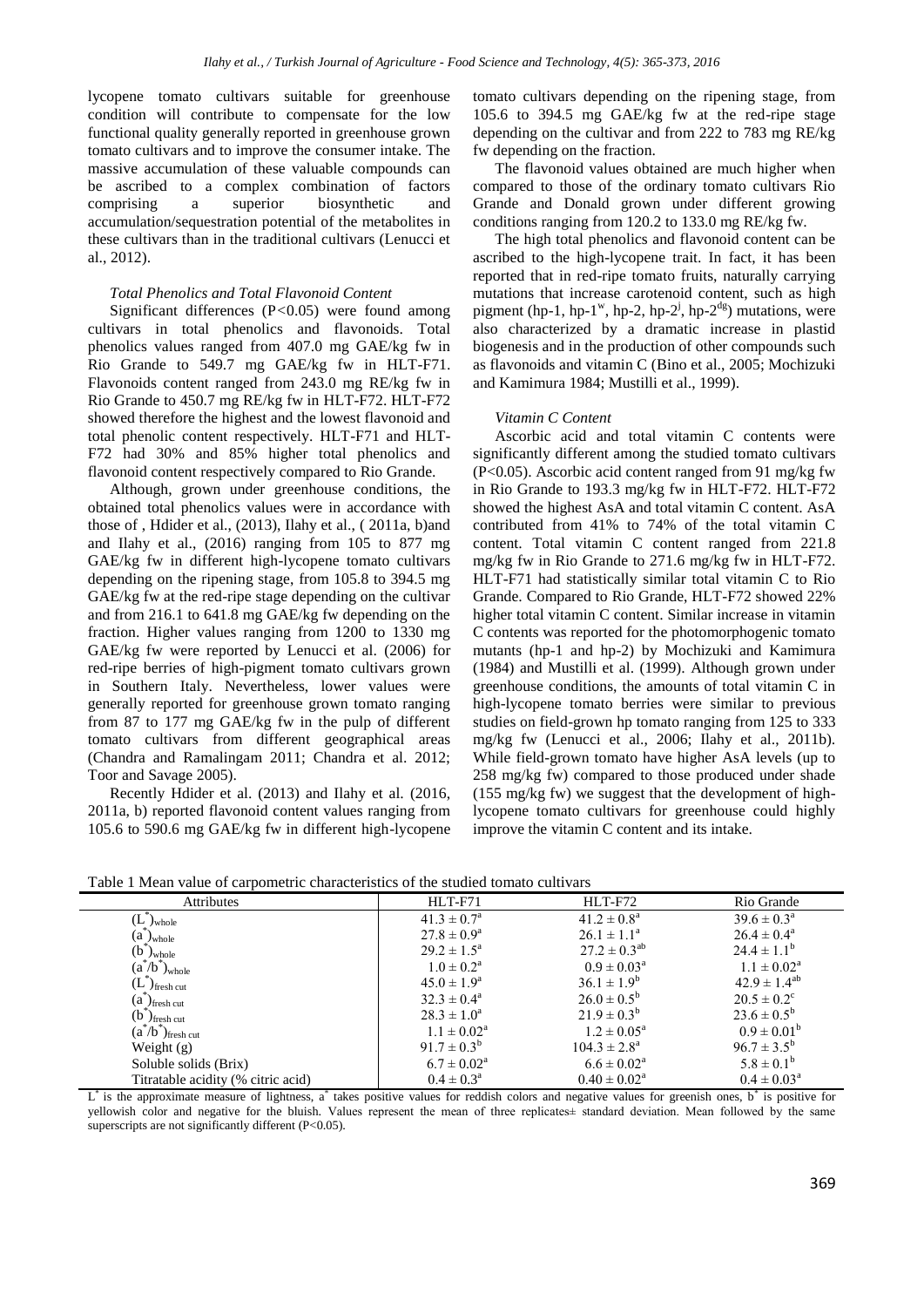| Table 2 Total carotenoids, lycopene, $\beta$ -carotene, total phenolics, flavonoids, ascorbic acid and total vitamin C content of |  |  |
|-----------------------------------------------------------------------------------------------------------------------------------|--|--|
| the studied tomato cultivars.                                                                                                     |  |  |

| Cultivars                                                                                                                                      |                         |                        | 13-C                   | AsA                      | Tv C                    |                               |                          |
|------------------------------------------------------------------------------------------------------------------------------------------------|-------------------------|------------------------|------------------------|--------------------------|-------------------------|-------------------------------|--------------------------|
| <b>HLT-F71</b>                                                                                                                                 | $165.5 \pm 6.8^{\circ}$ | $150.0 \pm 11.0^a$     | $8.7 \pm 2.4^{\circ}$  | $174.4 \pm 12.5^{\circ}$ | $233.0 \pm 6.5^{\circ}$ | 549.7 $\pm$ 33.7 <sup>a</sup> | $3231 + 102^b$           |
| $HI$ T-F72                                                                                                                                     | $125.4 \pm 5.5^{\circ}$ | $86.9 \pm 2.0^6$       | $3.3 \pm 1.09^{\rm a}$ | $193.3 \pm 23.5^{\circ}$ | $271.6 \pm 6.0^{\circ}$ | $407.0 \pm 12.8^{\circ}$      | $450.7 \pm 17.7^{\circ}$ |
| Rio Grande                                                                                                                                     | $85.7 \pm 2.4^{\circ}$  | $74.8 \pm 1.3^{\circ}$ | $4.5 \pm 0.3^{\rm a}$  | $91.0 \pm 12.34^{\circ}$ | $221.8 \pm 5.0^{\circ}$ | $421.2 \pm 6.4^{\circ}$       | $243.5 \pm 6.7^{\circ}$  |
| Tc: Total carotenoids (mg Εβ-ca/Kg fw); Ly: Lycopene (mg/kg fw); β-c: β-carotene (mg/kg fw); Asa: AsA (mg/kg fw); Tv C: Total vitamin C (mg/kg |                         |                        |                        |                          |                         |                               |                          |

fw); Tp: Total phenolics (mg EAG/kg fw); Fl: Flavonoid (mg ER/kg fw); Values represent the mean of three replicates ± standard deviation. Mean followed by the same superscripts are not significantly different  $(P<0.05)$ .

Table 3 Hydrophilic and lipophilic antioxidant activity of the studied tomato cultivars determined using the TEAC and the FRAP assays.

| Cultivars      | TEAC <sup><math>\epsilon</math></sup> assay ( $\mu$ M trolox/100 g fw) |                          | <b>FRAP</b><br>assay (mM FRAP/g fw) |                          |  |
|----------------|------------------------------------------------------------------------|--------------------------|-------------------------------------|--------------------------|--|
|                | <b>HAA</b>                                                             | LA A                     | HAA                                 | LAA                      |  |
| HLT-F71        | $148.0 \pm 8.1^{\circ}$                                                | $258.5 \pm 7.17^{\circ}$ | $4.2 \pm 0.2^{\text{a}}$            | $3.2 \pm 0.3^{\text{a}}$ |  |
| <b>HLT-F72</b> | $119.9 \pm 5.3^b$                                                      | $155.6 \pm 5.35^{\circ}$ | $3.1 \pm 0.1^{\rm b}$               | $2.8 \pm 0.4^{\circ}$    |  |
| Rio Grande     | $111.0 \pm 4.6^b$                                                      | $111.99 \pm 4.7^{\circ}$ | $1.4 \pm 0.2^{\circ}$               | $1.2 \pm 0.2^b$          |  |
| $  -$          | $\sim$ $\sim$                                                          | .                        |                                     | $\sim$ $\sim$            |  |

Values represent the mean of three replicates  $\pm$  standard deviation. Mean followed by the same superscripts are not significantly different (P < 0.05). TEAC\* : Trolox-equivalent antioxidant capacity; FRAP\* : Ferric reducing antioxidant power; HAA: Hydrophilic antioxidant activity; LAA: Lipophilic antioxidant activity.

Table 4 Summary of the functional quality oh high-lycopene tomato as compared to field grown ordinary and highlycopene tomato

| Phytochemicals    | High-lycopene tomato (greenhouse) | High-lycopene tomato (open field) | Ordinary tomato (open field) |
|-------------------|-----------------------------------|-----------------------------------|------------------------------|
| Total carotenoids | $^{++}$                           | $^{+++}$                          |                              |
| Lycopene          | $++$                              | $^{+++}$                          |                              |
| Total phenolics   | $^{+++}$                          | $^{++}$                           |                              |
| Flavonoids        | $+++$                             | $^{++}$                           |                              |
| Ascorbic acid     | $^{++}$                           | $^{++}$                           | $^{++}$                      |
| HAA               | $^{++}$                           | $^{++}$                           |                              |
| LAA               | $^{++}$                           | $^{++}$                           |                              |

+: Low level; ++: moderate level; +++: High level

## *Hydrophilic and Lipophilic Antioxidant Activity*

The HAA and LAA determined using both TEAC and FRAP assays of ordinary and high-lycopene advanced breeding lines are shown in table 3. The HAA and LAA values measured by both methods were significantly different between the studied tomato cultivars (P*<*0.05). Disregarding the analytical method, the highest HAA and LAA values were estimated in HLT-F71 and the lowest were recorded for Rio Grande.

Using the TEAC assay, HAA values ranged from 111.0 µM Trolox/100 g fw in Rio Grande to 148.0 µM Trolox/100 g fw in HLT-F71. HLT-F72 showed similar HAA to Rio Grande. The HAA contributed 36% to 51% for the TAA. However, using the FRAP assay, HAA values ranged from 1.4 mM FRAP/ g fw in Rio Grande to 3.2 mM FRAP/g fw. The HAA was found to contribute 52-57% to the TAA.

Regarding the LAA, based on the TEAC assay, values ranged from 112.0  $\mu$ M/100 g fw in Rio Grande to 258.5 µM trolox/100 g fw in HLT-F71. However, when the FRAP assay was considered, values ranged from 1.2 mM FRAP/g fw in Rio Grande to 3.2 mM FRAP/g fw in HLT-F71. HLT-F72 exhibited statistically similar LAA to HLT-F71. This confirms previous works indicating that the FRAP assay is more sensitive to hydrophilic extract since carotenoids had no ferric reducing ability (Goerge et al., 2004; Ilahy et al., 2011a; Lenucci et al., 2006). To our knowledge, this is the first time that the antioxidant activity in the high-lycopene tomato breed lines grown under greenhouse conditions has been reported. Nevertheless, our results are similar to those reported for open-field tomato cultivars carrying high-pigment mutations ranging from 114.4 to 572 µM Trolox/100 g fw (Hdider et al., 2013; Ilahy et al., 2011a, b; Ilahy et al., 2016).

Lower values were generally reported for greenhouse tomato cultivars ranging from 087 to 1.24 mM/100 g fw using the FRAP assay (Chandra and Ramalingam 2011) and from 63 to 94  $\mu$ M Trolox/100 g fw using the TEAC assay (Toor and Savage 2005).

Therefore, the development of high-lycopene tomato cultivars suitable for greenhouse condition will lead to the daily intake not only of lycopene but also of other important bioactive molecules such as polyphenols, flavonoids and ascorbic acid.

The marked decrease in lycopene content (150 mg per kg fw) under greenhouse conditions with respect to fieldgrown high-lycopene tomato attaining 300 mg per kg fw was compensated by a huge accumulation of phenolics and flavonoids and similar total vitamin C content, HAA and LAA compared to field grown high-lycopene tomato (Table 4) . Therefore, the development of high-lycopene tomato cultivars suitable for greenhouse condition will lead to increase the daily intake not only of lycopene but also of other important bioactive molecules such as polyphenols, flavonoids and ascorbic acid.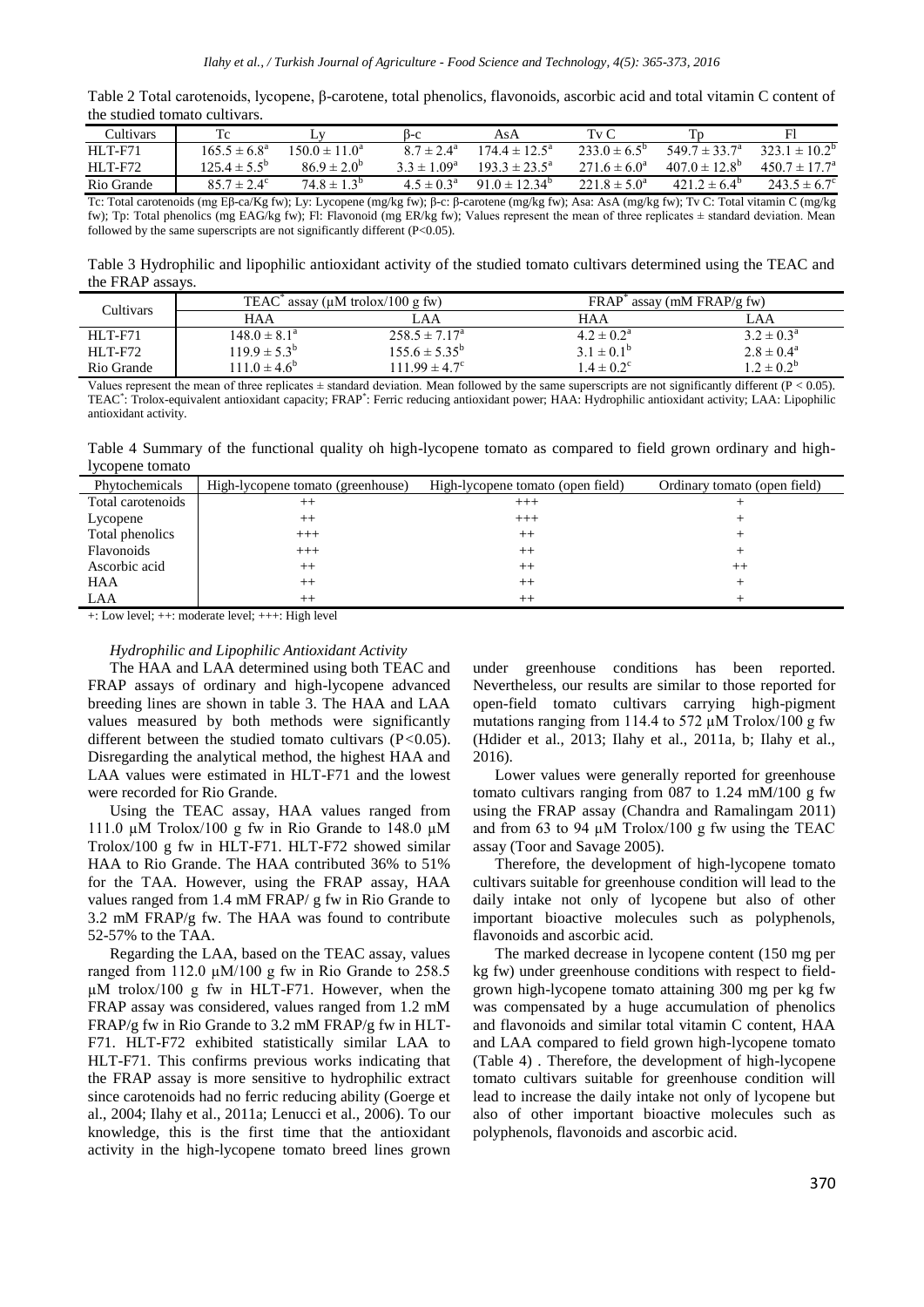| Table 5 Pearson's correlation coefficient ( $r \pm SE$ ) of phytochemical composition and colour attributes determined in |  |  |  |  |
|---------------------------------------------------------------------------------------------------------------------------|--|--|--|--|
| whole and fresh cut tomato fruits                                                                                         |  |  |  |  |

| Trait <sup>a</sup>         | Whole                                  |                               |                                                                                                                                                                                     | Fresh cut                     |                               |                               |                               |                                                                                                                                                                                                                                                                                                                                                        |
|----------------------------|----------------------------------------|-------------------------------|-------------------------------------------------------------------------------------------------------------------------------------------------------------------------------------|-------------------------------|-------------------------------|-------------------------------|-------------------------------|--------------------------------------------------------------------------------------------------------------------------------------------------------------------------------------------------------------------------------------------------------------------------------------------------------------------------------------------------------|
|                            | $L^*$                                  | $a^*$                         | $h^*$                                                                                                                                                                               | Ratio $a^*/b^*$               | $L^*$                         | $a^*$                         | $h^*$                         | Ratio $a^*/b^*$                                                                                                                                                                                                                                                                                                                                        |
| AsA                        | $0.82 \pm 0.1$ **                      | $0.23 \pm 0.3^{\text{ns}}$    | $0.67 \pm 0.2^*$                                                                                                                                                                    | $-0.71 \pm 0.2$ <sup>ns</sup> | $-0.18 \pm 0.3$ <sup>ns</sup> | $0.69 \pm 0.2^*$              | $0.13 \pm 0.3^{\text{ns}}$    | $0.88 \pm 0.1$                                                                                                                                                                                                                                                                                                                                         |
| <b>VITC</b>                | $0.34 \pm 0.3^{\text{ns}}$             | $-0.26 \pm 0.3$ <sup>ns</sup> | $0.22 \pm 0.3^{\text{ns}}$                                                                                                                                                          | $-0.38 \pm 0.3$ <sup>ns</sup> | $-0.72 \pm 0.2^*$             | $0.13 \pm 0.3^{\text{ns}}$    | $-0.53 \pm 0.2$ <sup>ns</sup> | $0.71 \pm 0.2^*$                                                                                                                                                                                                                                                                                                                                       |
| <b>TPH</b>                 | $0.16 \pm 0.3$ <sup>ns</sup>           | $0.58 \pm 0.2$ <sup>ns</sup>  | $0.45 \pm 0.3$ <sup>ns</sup>                                                                                                                                                        | $-0.11 \pm 0.3^{\text{ns}}$   | $0.50 \pm 0.3^{\text{ns}}$    | $0.75 \pm 0.1^*$              | $0.94 \pm 0.04$ **            | $0.19 \pm 0.3^{\text{ns}}$                                                                                                                                                                                                                                                                                                                             |
| <b>FLAV</b>                | $0.55 \pm 0.2^{\text{ns}}$             | $-0.05 \pm 0.3$ <sup>ns</sup> | $0.32 \pm 0.3^{\text{ns}}$                                                                                                                                                          | $-0.40 \pm 0.3$ <sup>ns</sup> | $-0.65 \pm 0.2$ <sup>ns</sup> | $0.34 \pm 0.3^{\text{ns}}$    | $0.32 \pm 0.3^{\text{ns}}$    | $0.82 \pm 0.1$ <sup>**</sup>                                                                                                                                                                                                                                                                                                                           |
| $HAA^{TEAC}$               | $0.30 \pm 0.3^{\text{ns}}$             | $0.16 \pm 0.3$ <sup>ns</sup>  | $0.64 \pm 0.2$ <sup>ns</sup>                                                                                                                                                        | $-0.44 \pm 0.2$ <sup>ns</sup> | $0.42 \pm 0.3^{\text{ns}}$    | $0.68 \pm 0.2^*$              | $0.64 \pm 0.2$ <sup>ns</sup>  | $0.36 \pm 0.3$ <sup>ns</sup>                                                                                                                                                                                                                                                                                                                           |
| <b>HAA</b> <sup>FRAP</sup> | $0.60 \pm 0.2$ <sup>ns</sup>           | $0.39 \pm 0.3^{\text{ns}}$    | $0.77 \pm 0.1^*$                                                                                                                                                                    | $-0.53 \pm 0.3$ <sup>ns</sup> | $0.03 \pm 0.3^{\text{ns}}$    | $0.96 \pm 0.02$ <sup>**</sup> | $0.57 \pm 0.2$ <sup>ns</sup>  | $0.83 \pm 0.1$ <sup>**</sup>                                                                                                                                                                                                                                                                                                                           |
| <b>TCAR</b>                | $0.50 \pm 0.2$ <sup>ns</sup>           | $0.40 \pm 0.3^{\text{ns}}$    | $0.69 \pm 0.2^*$                                                                                                                                                                    | $-0.44 \pm 0.3^{\text{ns}}$   | $0.11 \pm 0.3^{\text{ns}}$    | $0.94 \pm 0.04$ <sup>**</sup> | $0.62 \pm 0.2^{\text{ns}}$    | $0.77 \pm 0.1^*$                                                                                                                                                                                                                                                                                                                                       |
| <b>LYCO</b>                | $0.49 \pm 0.2$ <sup>ns</sup>           | $0.42 \pm 0.3^{\text{ns}}$    | $0.70 \pm 0.2^*$                                                                                                                                                                    | $-0.39 \pm 0.3^{\text{ns}}$   | $0.48 \pm 0.3^{\text{ns}}$    | $0.89 \pm 0.07^{**}$          | $0.76 \pm 0.1^*$              | $0.53 \pm 0.2$ <sup>ns</sup>                                                                                                                                                                                                                                                                                                                           |
| <b>BET</b>                 | $-0.10 \pm 0.3$ <sup>ns</sup>          | $0.40 \pm 0.3^{\text{ns}}$    | $0.26 \pm 0.3^{\text{ns}}$                                                                                                                                                          | $-0.03 \pm 0.3^{\text{ns}}$   | $0.31 \pm 0.3^{\text{ns}}$    | $0.57 \pm 0.2^{\text{ns}}$    | $0.85 \pm 0.1$ <sup>**</sup>  | $0.02 \pm 0.4^{\text{ns}}$                                                                                                                                                                                                                                                                                                                             |
| $LAA^{TEAC}$               | $0.56 \pm 0.2$ <sup>ns</sup>           | $0.49 \pm 0.3^{\text{ns}}$    | $0.74 \pm 0.1^*$                                                                                                                                                                    | $-0.42 \pm 0.3$ <sup>ns</sup> | $0.38 \pm 0.3^{\text{ns}}$    | $0.97 \pm 0.02$ <sup>**</sup> | $0.77 \pm 0.1^*$              | $0.65 \pm 0.2$ <sup>ns</sup>                                                                                                                                                                                                                                                                                                                           |
| LAAFRAP<br>$9.4 \tA 1.4$   | $0.57 \pm 0.2$ <sup>ns</sup><br>1.1.37 | $0.46 \pm 0.3^{\text{ns}}$    | $0.60 \pm 0.2$ <sup>ns</sup><br>$\mathbf{m}$ . $\mathbf{r}$ . $\mathbf{r}$ . $\mathbf{r}$ . $\mathbf{r}$ . $\mathbf{r}$ . $\mathbf{r}$ . $\mathbf{r}$ . $\mathbf{r}$ . $\mathbf{r}$ | $-0.33 \pm 0.3$ <sup>ns</sup> | $-0.03 \pm 0.3$ <sup>ns</sup> | $0.87 \pm 0.08$ **            | $0.49 \pm 0.3^{\text{ns}}$    | $0.79 \pm 0.1^*$<br>$\mathbf{r}$ $\mathbf{r}$ $\mathbf{r}$ $\mathbf{r}$ $\mathbf{r}$ $\mathbf{r}$ $\mathbf{r}$ $\mathbf{r}$ $\mathbf{r}$ $\mathbf{r}$ $\mathbf{r}$ $\mathbf{r}$ $\mathbf{r}$ $\mathbf{r}$ $\mathbf{r}$ $\mathbf{r}$ $\mathbf{r}$ $\mathbf{r}$ $\mathbf{r}$ $\mathbf{r}$ $\mathbf{r}$ $\mathbf{r}$ $\mathbf{r}$ $\mathbf{r}$ $\mathbf{$ |

 $A$ SA = Ascorbic acid, VITC = Total vitamin C, TPH = total phenolics, FLAV = flavonoids, HAA<sup>TEAC</sup> = hydrophilic antioxidant activity determined using the TEAC assay,  $HAA<sup>FRAP</sup>$  = hydrophilic antioxidant activity determined using the FRAP assay, TCAR = total carotenoids, LYCO= lycopene, BET = β-carotene, LAA<sup>TEAC</sup> = lipophilic antioxidant activity determined using the TEAC assay and LAA<sup>FRAP</sup> = lipophilic antioxidant activity determined using the FRAP assay.  $n_s =$  non significant and  $n_s$ ,  $n_s =$  significant at P < 0.05 or 0.01, respectively

## *Correlations*

Correlation between  $L^*$ ,  $a^*$  and  $b^*$  colour readings as determined in whole and fresh cut tomato fruit with the phytochemical content and antioxidant activity in both hydrophilic and lipophilic fraction determined using the TEAC assay are reported in table 5.

When data from whole tomato fruit were considered, the colour index  $L^*$  was only significantly correlated (r = 0.82, P<0.01) to the AsA content. The colour index  $b^{\dagger}$ was significantly correlated to the content of various phytochemicals including AsA  $(r = 0.67, P<0.05)$ , lycopene ( $r = 0.70$ , P<0.05), total carotenoids ( $r = 0.69$ , P<0.05) as well as the HAA measured using the FRAP assay ( $r = 0.77$ , P<0.05) and the LAA measured using the TEAC assay  $(r = 0.74, P<0.05)$ . No correlations were found with the colour index a<sup>\*</sup> or the calculated coefficient  $a^*/b^*$ .

When data from fresh cut tomato fruits was considered, the colour index  $L^*$  was significantly correlated ( $r = -0.72$ , P<0.05) to total vitamin C content. The colour index a\* was significantly correlated to the contents of both AsA  $(r = 0.69, P<0.05)$  and total phenolics ( $r = 0.75$ ,  $P \le 0.05$ ) and to HAA values measured using the TEAC assay  $(r = 0.68, P < 0.05)$ . Highly significant correlations were obtained between a\* and HAA measured using the FRAP assay  $(r = 0.96, P < 0.01)$ , total carotenoids ( $r = 0.94$ , P<0.01); lycopene content ( $r =$  $0.89$ ,  $P<0.01$  and the LAA measured using both the TEAC ( $r = 0.97$ , P<0.01) and FRAP ( $r = 0.87$ , P<0.01) assays. Therefore, based on the redness a\* it is possible to estimate accurately total carotenoids and lycopene contents as well as the LAA determined by both the TEAC and the FRAP assays and the HAA measured by FRAP assay in fresh-cut high-lycopene tomato berries. Using the yellowness index  $b^*$ , it is possible also to estimate accurately the content of total phenolics and βcarotene in fresh cut tomato fruits. However, the calculated ratio  $a^*\! / b^*$  can estimate accurately AsA, flavonoids and the HAA measured using the FRAP assay. To our knowledge, this is the first time that colour attributes were determined and related to phytochemical

content in high-lycopene tomato berries, Nevertheless, various authors focused on lycopene content found that the higher the ratio of  $a^*/b^*$  or  $(a^*/b^*)^2$  the higher was the lycopene content (Kaur et al., 2013; D'Souza et al., 1992; Ilahy et al., 2005; Brandt et al., 2006).

#### **Conclusions**

The newly developed high-lycopene tomato lines show consistent functional quality attributes in terms of their antioxidant profile and antioxidant activity. This unexploited variability offers an opportunity in breeding programs to improve the functional quality of greenhouse tomato cultivars by developing semi-determinate growth habit varieties for example. Non-destructive measurements of color attributes  $L^*$ ,  $\vec{a}$ ,  $\vec{b}$  or the ratio a<sup>\*</sup>/b<sup>\*</sup> can be used to accurately estimate not only lycopene content but also the antioxidant composition and antioxidant activity.

#### **References**

- Andrews PK, Fahy DA, Foyer C. 2004. Relation between fruit exocarp antioxidants in the tomato (lycopersicon esculentum) high-pigment-1 mutant during development. Physiologiae planatarum. 120: 519-528.
- Arias R, Lee TC, Logendra L, Janes H. 2000. Correlation of lycopene measured by HPLC with the L, a, b, color readings of hydroponic tomato and the relationship of maturity with color and lycopene content. Journal of Agricultural Food Chemistry. 48 (5): 1697-1702.
- Asami Dk, Hong YJ, Barrett DM, Mitchell AE. 2003. Comparison of the Total Phenolic and Ascorbic Acid Content of Freeze-Dried and Air-Dried Marionberry, Strawberry, and Corn Grown Using Conventional, Organic, and Sustainable Agricultural Practices, J Journal of Agricultural Food Chemistry. 51:1237- 1241.
- Benzie IEF, Strain JJ. 1996. The ferric reducing ability of plasma (FRAP) as a measure of antioxidant power: the FRAP assay. Analytical Biochemistry. 239: 70–76.
- Bino RJ, De Vos CHR, Lieberman,M, Hall RD, Bovy A, Jonker HH, Tikunov Y, Lommen A, Moco S, Levin I. 2005. The lighthyperresponsive *high pigment-2<sup>dg</sup>* mutation of tomato: alterations in the fruit metabolome. New Phytologist. 166 (2): 427-438.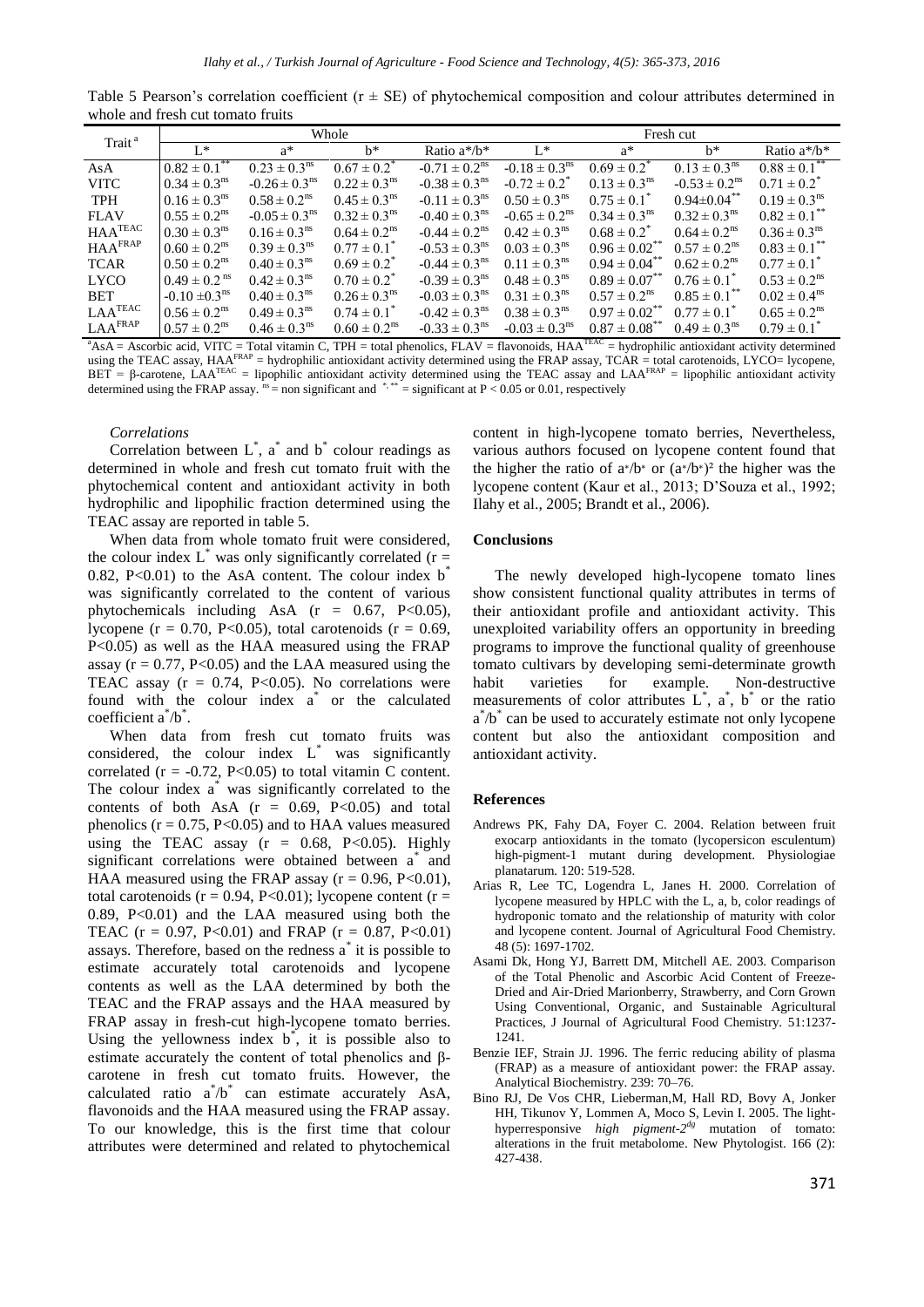- Bramley PM. 2000. Is lycopene beneficial to human health? Phytochemistry. 54: 233-236.
- Brandt S, Pék Z, Barna E, Lugasi A, Helyes L. 2006. Lycopene content and colour of ripening tomatoes as affected by environmental conditions. Journal of the Science of Food and Agriculture 86: 568–572.
- Chandra HM, Shanmugaraj BM, Srinivasan B, Ramalingam S. 2012. Influence of genotypic variations on antioxidant properties in different fractions of tomato. Journal of Food Science. 77 (11): 1174-1178.
- Chandra HM, Ramalingam,S. 2011. Antioxidant potentials of peel, pulp, and seed fractions of commercially important tomato cultivars. Food Science Biotechnology. 20: 15-21
- D'Souza MC, Singha S, Ingle M. 1992. Lycopene concentration of tomato fruit can be estimated from chromaticity values. HortScience. 27 (5): 465-466.
- Di Mascio P, Kaiser S, Sies H. 1989. Lycopene as the most efficient biological carotenoid singlet oxygen quencher. Archives of Biochemistry and Biophysics. 274: 532-538.
- Erdman JW, Ford NA, Lindshield BL. 2009. Are the health attributes of lycopene related to its antioxidant function?. Archives of BiochemIstry and Biophysics. 483: 229–235.
- Fernández-García E. 2014. Photoprotection of human dermal fibroblasts against ultraviolet light by antioxidant combinations present in tomato. Food and Function. 5: 285-290.
- Fernández-García E. 2014. Skin protection against UV-light by dietary antioxidants. Food and Function 5: 1994-2003.
- Fernàndez-Ruiz V, Torreccila JS, Cámara M, Sánchez Mata MC, Shoemaker C. 2010. Radial basis network analysis of color parameters to estimate lycopene content on tomato fruits. Talanta. 83: 9–13.
- Fish WW, Perkins-Veazie P, Collins JK. 2002. A quantitative assay for lycopene that utilizes reduced volumes of organic solvents. Journal of Food Composition and Analysis. 15: 309–17.
- Galpaz N, Wang Q, Menda N, Zamir D, Hirschberg J. 2008. Abscisic acid deficiency in the tomato mutant high-pigment 3 leading to increased plastid number and higher fruit lycopene content. The Plant Journal. 53: 717-730.
- George B, Kaur C, Khurdiya DS, Kapoor HC. 2004. Antioxidants in tomato (*Lycopersicon esculentum*) as a function of genotype. Food Chemistry. 84: 45–51.
- Hdider C**,** Ilahy R**,** Tlili I. 2013. Evaluation of the antioxidant activity in different Citrus cultivars grown in Tunisia. In: Ilahy R (Ed) Tunisian Fruits and Vegetables.*Food* 7. (Special Issue 1**)**: 44-46.
- Ilahy R, Hdider C. 2007. Effect of ripening stage on lycopene content of different processing tomato cultivars grown in Tunisia. Acta. Horticulturae (ISHS). 758: 185-190.
- Ilahy R, Piro G, Tlili I, Riahi A, Rabaoui S, Ouerghi I, Hdider C, Lenucci MS. 2016. Fractionate analysis of the phytochemical composition and antioxidant activities in advanced breeding lines of high-lycopene tomatoes. Food and Function. 7: 574- 583.
- Ilahy R, Riahi A, Tlili I, Hdider C, Lenucci MS, Dalessandro G. 2015 .Carotenoid content in intact plastids isolated from ordinary and high-lycopene tomato (*Solanum lycopersicum* L.) cultivars. Acta. Horticulturae (ISHS). 1081: 135-140.
- Ilahy R, Hdider C, Tlili I. 2009. Bioactive compounds and antioxidant activity of tomato high-lycopene content advanced breeding lines. The African Journal of Plant Science and Biotechnology3(SI1),1-6.
- Ilahy R, Hdider C, Lenucci MS, Tlili I, Dalessandro G. 2011a. Antioxidant activity and bioactive compound changes during fruit ripening of high-lycopene tomato cultivars. Journal of Food ComposItion and Analysis. 24:588−595.
- Ilahy R, Hdider C, Lenucci MS, Tlili I, Dalessandro G. 2011b. Phytochemical composition and antioxidant activity of highlycopene content tomato (*Lycopersicon esculentum* Mill) cultivars grown southern Italy. Scientia Horticulturae. 127 (3): 255-261.
- Kampfenkel K, Van Montagu M, Inzè D. 1995. Extraction and determination of ascorbate and dehydroascorbate from plant tissue. Analytical Biochemistry. 225: 165–167.
- Kaur C, Walia S, Nagal S, Walia S, Singh J, Singh BB, Saha S, Singh B, Kalia P, Jaggi S, Sarika. 2013. Functional quality and antioxidant composition of selected tomato (*Solanum lycopersicon* L) cultivars grown northern India. LWT–Food Science and Technology. 50: 139-145.
- Lee HS. 2001. Characterization of carotenoids in juice of red navel orange (Cara Cara). Journal of Agricultural and Food Chemistry. 49: 2563–2568.
- Lenucci MS, Cadinu D, Taurino M, Piro G, Giuseppe D. 2006. Antioxidant composition in cherry and high-pigment tomato cultivars. Journal of Agricultural Food and Chemistry. 54: 2606–2613.
- Lenucci MS, Serrone L, De Caroli M, Fraser PD, Bramley P, Piro G, Dalessandro G. 2012. Isoprenoid, lipid, and protein contents in intact plastids isolated from mesocarp cells of traditional and high-pigment tomato cultivars at different ripening stages. Journal of Agricultural Food and Chemistry. 60: 1764−1775.
- Levin I, De Vos CHR, Tadmor Y, Bovy A, Liberman M, Oren-Shamir M. 2006. High-pigment tomato mutants- more than just lycopene (a review). Israel Journal of Plant Sciences. 54: 179- 190.
- Martínez-Valverde I, Periago MJ, ProvanG, Chesson A. 2002. Phenolic compounds, lycopene and antioxidant activity in commercial varieties of tomato (*Lycopersicon esculentum*). Journal of the Science of Food and Agriculture. 82: 323–330.
- Miller NJ, Rice-Evans CA. 1997. The relative contribution of ascorbic acid and phenolic antioxidants to the total antioxidant activity of orange and apples fruits juices and blackcurrant drinks. Food Chemistry. 60 (3): 331–337.
- Mochizuki T, Kamimura S. 1984. Inheritance of vitamin C content and its relation to other characters in crosses between *hp* and *og* varieties of tomatoes. In 9<sup>th</sup> Meeting of the EUCARPIA Tomato Workshop, Wageningen, The Netherlands; EUCARPIA Tomato Working Group: Wageningen, The Netherlands, 8–13
- Mustilli AC, Fenzi F, Gliento R, Alfano F, Bowler, C. 1999. Phenotype of the tomato high pigment-2 mutant is caused by a mutation in the tomato homologue of de-etiolated 1. the Plant Cell. 11: 145-157.
- Nagata M, Yamashita I. 1992. Simple method for simultaneous determination of chlorophyll and carotenoids in tomato fruit. Nippon Shokuhin Kogyo Gakkaish, 39(10): 925–928.
- Pellegrini N, Colombi B, Salvatore S, Brenna O, Galaverna G, Del Rio D, 2007. Evaluation of antioxidant capacity of some fruit and vegetable foods: Efficiency of extraction of a sequence of solvents. Journal of the Science of Food and Agriculture. 87: 103-111.
- Phillips KM, Tarrgó-Trani MT, Gebhardt SE, Exler J, Patterson KY., Haytowitz, DB, Pehrsson PR, Holden JM. 2010. Stability of vitamin C in frozen raw fruit and vegetable homogenates Journal of Food Composition and Analysis. 23: 253–259.
- Qu M, Nan X, Gao Z, Guo B, Liu B, Chen Z. 2013 Protective effects of lycopene against methylmercury-induced neurotoxicity in cultured rat cerebellar granule neurons. Brain Research. 1540: 92-102.
- Rice-Evans C.A, Sampson J, Bramley PM, Holloway DE. 1997. Why do we expect carotenoids to be antioxidants in vivo? Free Radical Research. 26: 381–98.
- Siddiqui, MW, Chakraborty I, Mishra P, Hazra P. 2014. Bioactive attributes of tomato possessing dg, ogc and rin genes. Food and Function. 5, 936-943.
- Soares NCP, Teodoro AJ, Oliveira FL, Takiya CM, Junior AP, Nasciutti LE, Lotsch PF, Granjeiro JM, Ferreira, LB, Pereira Gimba ER., Borojevic R. 2014. Lycopene induce apoptosis in human prostate cells and alters the expression of Bax and Bcl-2 genes. LWT- Food Science and Technology. 59: 1290-1297.
- Spanos GA, Wrolstad RE. 1990. Influence of processing and storage on the phenolic composition of Thompson Seedless grape juice. Journal of Agricultural Food and Chemistry. 38: 1565–1571.